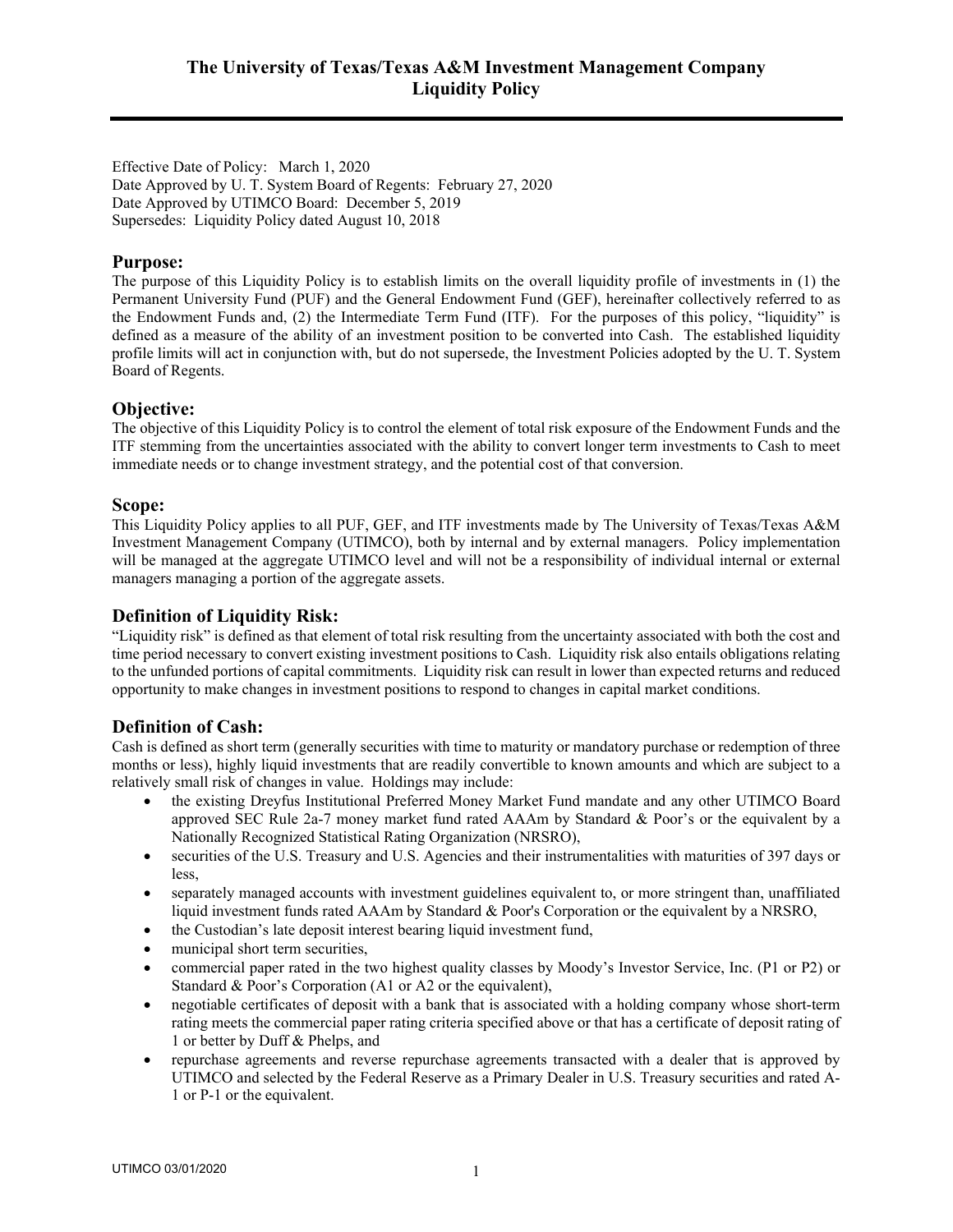# **Liquidity Risk Measurement-The Liquidity Profile:**

For the purposes of this Liquidity Policy, potential liquidity risk will be monitored by measuring the aggregate liquidity profile of the Endowment Funds and ITF. All individual investments within the Endowment Funds and ITF will be segregated into two categories:

- **Liquid:** Investments that could be converted to Cash within a period of 120 days or less in an orderly market at a discount of 10% or less.
- **Illiquid:** Investments that could be converted to Cash in an orderly market over a period of more than 120 days or in a shorter period of time by accepting a discount of more than 10%.

The UTIMCO Team will report individual investments within the Endowment Funds and ITF categorized as follows:

- Cash: Short term (generally securities with time to maturity or mandatory purchase or redemption of three months or less), highly liquid investments that are readily convertible to known amounts and which are subject to a relatively small risk of changes in value.
- Liquid (Weekly): Investments that could be converted to Cash within a period of one day to less than 7 days in an orderly market at a discount of 5% or less.
- Liquid (Annual): Investments that could be converted to Cash within a period of one day to less than 365 days in an orderly market at a discount of 10% or less.

The measurements necessary to segregate all existing investments into one of the two categories assume normally functioning capital markets and cash market transactions. In addition, swaps, derivatives, or other third party arrangements to alter the status of an investment classified as illiquid may be considered, with the prior approval of the UTIMCO Board or the Risk Committee, in determining the appropriate liquidity category for each investment.

The result of this liquidity risk measurement process will be a liquidity profile for the Endowment Funds and the ITF which indicates the percentage of the total portfolio assets within each liquidity category. This Liquidity Policy defines the acceptable range of percentage of total assets within each liquidity category, specifies when special review or action is required by the UTIMCO Team, when special action is required by the UTIMCO Board or the Risk Committee, and specifies the method of monitoring and presenting actual versus policy liquidity profiles.

## **Liquidity Policy Profile:**

The permitted maximum for **illiquid** investments for each of the Endowment Funds is 70% of the total portfolio for the Endowment Funds. Any **illiquid** investment made that would cause illiquidity to exceed 70% requires prior approval by the Risk Committee after consultation with The University of Texas System Office of Business Affairs.

The permitted maximum for **illiquid** investments for the ITF is 55% of the total portfolio for the ITF. Any **illiquid** investment that would cause illiquidity to exceed 55% requires prior approval by the Risk Committee after consultation with The University of Texas System Office of Business Affairs.

Risk Committee review of new investments above the permitted maximums will supplement, rather than replace, the procedures established by the UTIMCO Board for the approval of new investments.

#### **Unfunded Commitments:**

As used herein, "unfunded commitments" refers to capital that has been legally committed from an Endowment Fund and has not yet been called but may still be called by the general partner or investment manager.The Maximum Permitted Amount of unfunded commitments for each Endowment Fund is: